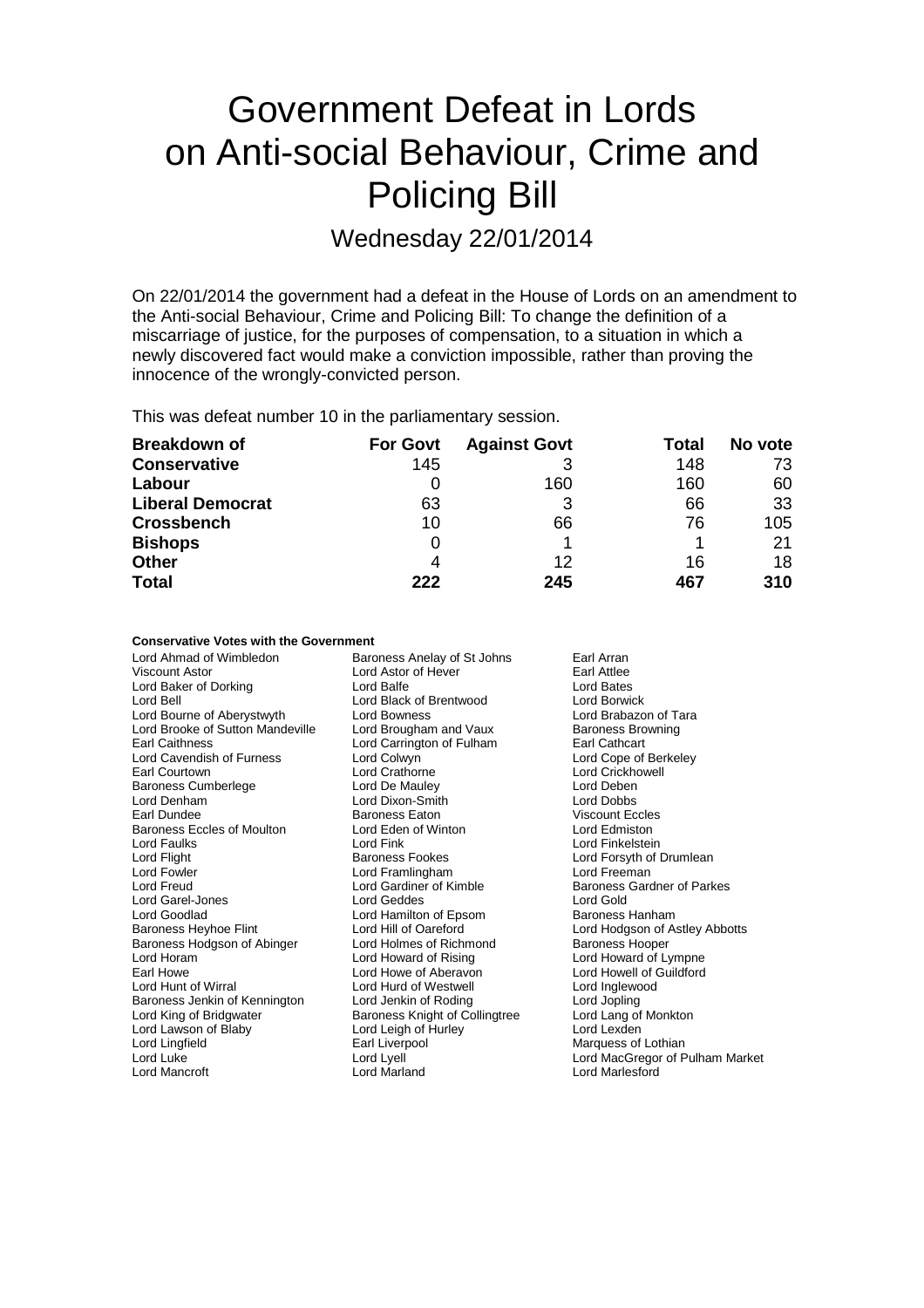- Lord Mawhinney **Lord McColl of Dulwich** Baroness Miller of Hendon<br>
Lord Montagu of Beaulieu **Baroness Montose** Baroness Morris of Bolton Lord Moynihan Lord Naseby Lord Nash Baroness Neville-Jones **Baroness Neville-Rolfe** Baroness Newlove<br>
Lord Northbrook **Baroness Communist Lord Norton of Louth** Baroness O'Cathain Baroness Perry of Southwark Lord Popat Communist Baroness Rawlings<br>
Viscount Ridley Combe Lord Ryder of Wensum<br>
Baroness Seccombe Viscount Ridley Lord Ryder of Wensum<br>
Lord Selsink of Douglas<br>
Lord Selsdon Lord Selkirk of Douglas Lord Selsdon Baroness Shackleton of Belgravia<br>
Baroness Sharples Cord Shaw of Northstead Lord Sheikh Baroness Shephard of Northwold Lord Sherbourne of Didsbury Lord Shewsbury<br>
Lord Spicer Baroness Stedman-Scott Lord Stewartby<br>
Baroness Stowell of Beeston Lord Strathclyde Lord Taylor of Holbeach Baroness Stowell of Beeston Lord Strathclyd<br>
Lord Tebbit Lord Trefaarne Lord Tebbit Lord Tefgarne Communication of Trenchard<br>
Lord Trimble Communication Communication Communication Communication Communication Communication Communicatio<br>
Lord Trimble Communication Communication Communication Co Lord Tugendhat Viscount Ullswater Baroness Verma Lord Waddington Lord Wakeham Baroness Lord Wakeham Baroness Warsing Warshall Cord Warsing Warshall Cord Warsin<br>Baroness Warsing Warsing Warshall Cord Wei Lord Wasserman Lord Wei **Communist Communist Communist Communist Communist Communist Communist Communist Communist Communist Communist Communist Communist Communist Communist Communist Communist Communist Communist Communi** Viscount Younger of Leckie
	- Duke of Montrose **Baroness Morris of Bolton**<br>
	Lord Naseby<br>
	Lord Nash Lord Norton of Louth **Baroness O'Cathain**<br>
	Lord Popat **Baroness Rawlings** Lord Shaw of Northstead **Lord Sheikh**<br>Lord Sherbourne of Didsbury **Lean Sheether Baroness Stedman-Scott**<br>Lord Strathclyde Lord True Lord True Lord Trumpington<br>
	Viscount Ullswater Lord Trumpington<br>
	Baroness Verma

## **Conservative Votes against the Government**

Lord Glenarthur **Lord Swinfen** 

### **Labour Votes with the Government**

## **Labour Votes against the Government**<br>Baroness Adams of Craigielea Lord Adonis

Lord Anderson of Swansea Baroness Andrews Lord Bach Baroness Blackstone **Lord Boateng** Lord Boateng Lord Boateng Lord Borrie<br>
Lord Brennan **Lord Brooke** Cloud Brooke of Alverthorpe Lord Brookman Lord Browne of Ladyton Lord Carter of Coles<br>
Lord Christopher Chandos Lord Clark of Windermere Lord Christopher **Lord Clark of Windermere** Lord Clarke of Hampstead<br>
Lord Clinton-Davis **Lord Collins of Highbury** Baroness Corston Lord Clinton-Davis<br>
Baroness Crawley 
Baroness Crawley

Lord Davies of Coity Lord Davies of Stamford Lord Desai Communication Corp. 2012 19:30 Baroness Donald Drayson Lord Drayson Lord Donoughue Baroness I<br>
Lord Dubs<br>
Lord Elder Baroness Farrington of Ribbleton Lord Faulkner of Lord Foulkes of Cumnock Baroness Gale Lord Giddens **Lord Glasman** Communications Colding Lord Glasman Baroness Golding<br>
Lord Goldsmith **Baroness Goudie**<br>
Lord Gordon of Strathblane Baroness Goudie Baroness Gould of Potternewton Lord Grantchester **Lord Grentell**<br>
Lord Griffiths of Burry Port Lord Grocott Lord Grocott Click Cristan Wiscount Hanworth Lord Griffiths of Burry Port Lord Grocott Viscount Hanworth Lord Harris of Haringey Lord Haughey **Lord Haworth** Baroness Hayter of Kentish Town<br>
Baroness Healy of Primrose Hill Baroness Hollis of Heigham Lord Howarth of Newport Baroness Healy of Primrose Hill Baroness Hollis of Heigham Lord Howarth Cord Howarth Order Howarth of New Port<br>Baroness Howells of St Davids Lord Howie of Troon Baroness Howells of St Davids<br>
Lord Howie of Troon Lord Hoyle<br>
Lord Hughes of Woodside Baroness Hughes of Stretford Lord Hunt of Kings Heath Lord Hughes of Woodside Baroness Hughes of Stretford<br>
Lord Hutton of Furness<br>
Lord Irvine of Lairg Lord Hutton of Furness Lord Irvine of Lairg Baroness Jay of Paddington Lord Joffe **Lord Jones** Lord Jones Lord Lord Jordan<br>Baroness Kennedy of The Shaws Lord Kennedy of Southwark **Baroness Kennety** Baroness Kennedy of The Shaws Lord Kennedy of Southwark Baroness Kennedy of Cradley<br>Baroness King of Bow Lord Kinnock Corad Kinnock Baroness Kinnock of Holyhead Baroness King of Bow **Lord Kinnock Baroness Kinnock of Holyhead**<br>Lord Kirkhill Lord Kinght of Weymouth Lord Lea of Crondall Baroness Liddell of Coatdyke Lord Liddle<br>Baroness Lister of Burtersett Lord Lympne Baroness Lister of Burtersett Lord Lympne Lord Macdonald of Tradeston Lord MacKenzie of Culkein **Baroness Mallalieu** Baroness Massey of Darwen<br>1991 Lord Maxton Baroness Mallalieu Baroness Massey of Darwen Lord McFall of Alcluith Baroness McIntosh of Hudnall<br>Lord Mitchell Cord Mendelsohness McIntosh of Hudnall Baroness Morgan of Huyton Lord Morgan<br>Lord Morris of Handsworth Baroness Morris of Yardley Lord Patel of Bradford<br>Lord Plant of Highfield Lord Plant of Highfield<br>
Lord Ponsonby of Shulbrede Lord Prescott<br>
Baroness Prosser Baroness Quin Baroness Rar Baroness Prosser **Baroness Access** Baroness Quin Baroness Ramsay of Cartvale<br>
Lord Rea **Baroness Rendell of Babergh**<br>
Lord Reid of Cardowan Baroness Rendell of Babergh

Baroness Adams of Craigielea Lord Adonis Lord Adonis Lord Anderson of Swansea Baroness Andrews Lord Bach Lord Bassam of Brighton Lord Berkel<br>
Lord Boateng Cord Borrie Lord Brooke of Alverthorpe Lord Brookman<br>
Lord Carter of Coles 
Viscount Chandos Lord Davies of Coity<br>
Lord Desai Baroness Donaghy<br>
Baroness Donaghy Lord Gordon of Strathblane Baroness Goudies<br>
Baroness Goudies<br>
Lord Grenfell Lord Knight of Weymouth Lord Lea of<br>
Lord Liddle Lord Lipsev Lord Mitchell Lord Monks Lord Moonie Baroness Morris of Yardley **Lord O'Neill of Clackmannan**<br>
Lord Pendry **Baroness Pitkeathley** 

Baroness Williams of Trafford

Lord Elder<br>
Lord Evans of Temple Guiting<br>
Lord Foster of Bishop Auckland Lord Foulkes of Cumnock **Baroness Gale** Baroness Gale Baroness Gibson of Market Rasen<br>
Baroness Golding<br>
Baroness Golding Lord Maxton **Lord McAvoy** Lord McAvoy **Lord McConnell of Glenscorrodale**<br>
Lord McFall of Alcluith **Baroness McIntosh of Hudnall** Lord Mendelsohn Baroness Rendell of Babergh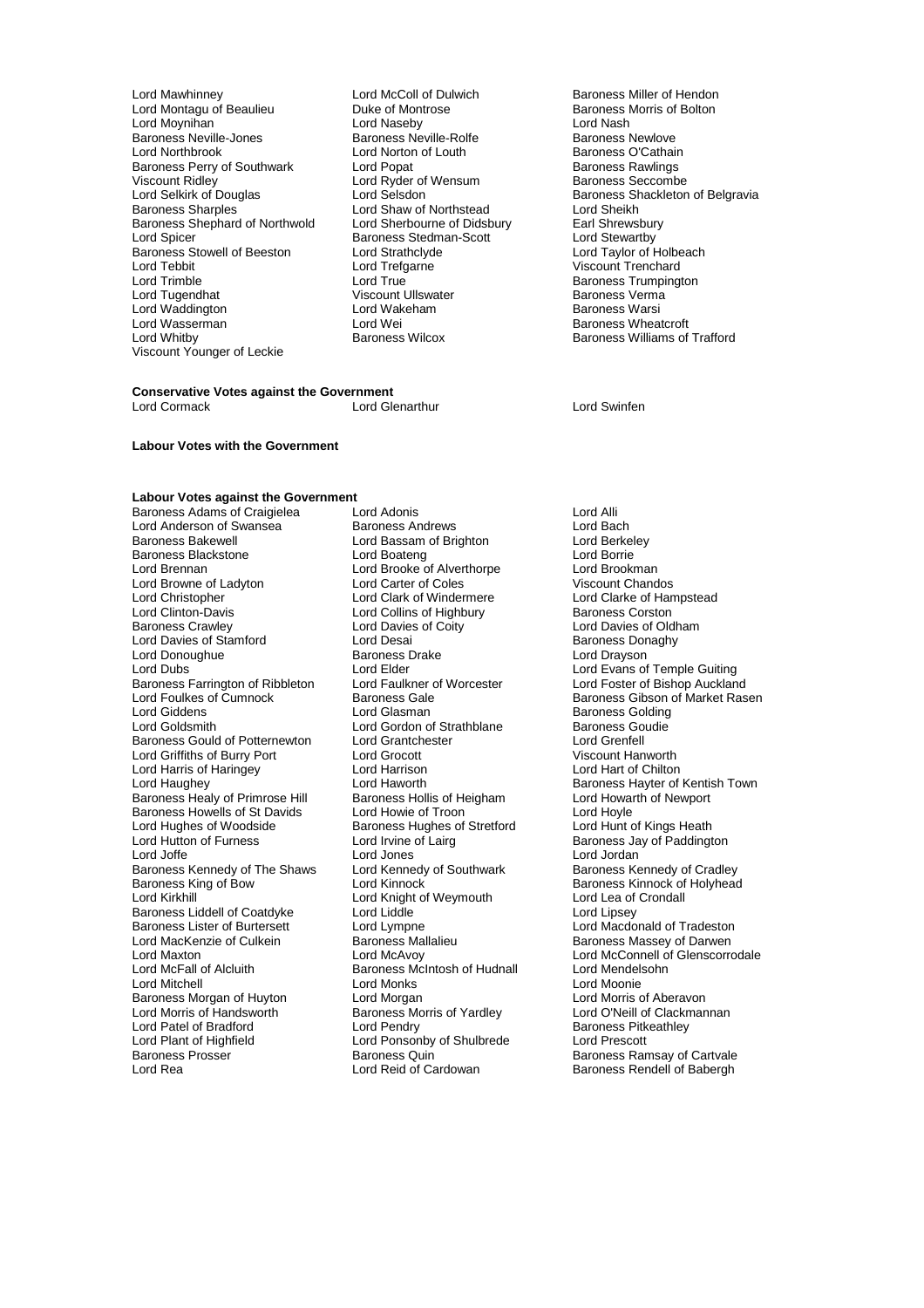Lord Rosser **Lord Rowlands** Cord Rosser Exercise Royall of Blaisdon<br>
Lord Sawyer **Baroness Scotland of Asthal** Baroness Sherlock Lord Sawyer **Baroness Scotland of Asthal** Baroness Scotland of Asthal Baroness Smith of Basildon Viscount Simon 6 Balmacara Baroness Smith of Basildon<br>
Lord Stevenson of Balmacara Lord Stone of Blackheath Baroness Thornton Lord Tomlinson<br>
Lord Tunnicliffe Lord Turnberg Lord Tunnicliffe Lord Turnberg Communication Camden<br>
Baroness Wall of New Barnet Lord Warner Communication Communication Communication Communication Communication Lord Watson of Invergowrie **Lord West of Spithead** Baroness Wheeler<br>Baroness Whitaker **Baroness Wilkins** Lord Whitty **Baroness Wilkins** Baroness Whitaker **Communist Search Controllering Controllering** Controllering Baroness Williams of Flyel Baroness Williams of Flyel Baroness Williams of Flyel Baroness Williams of Flyel Baroness Williams of Flyel Baroness Lord Williams of Elvel **Lord Wills** Lord Wills **Lord Wills** Lord Winston Lord Winston Lord Woolmer of Leeds **Lord Wood Baroness Worthington** Lord Young of Norwood Green

Lord Richard Lord Robertson of Port Ellen Lord Rooker Exaroness Taylor of Bolton **Baroness Taylor of Bolton Correspondent** Lord Temple-Morris<br> **Baroness Taylor of Bolton Lord Triesman** Lord Woolmer of Leeds

Lord Stevenson of Balmacara Lord Stone of Blackheath Baroness Symons of Vernham Dean<br>Lord Tavlor of Blackburn Baroness Tavlor of Bolton Lord Temple-Morris Lord Warner **Baroness Warwick of Undercliffe**<br>
Lord West of Spithead **Baroness Wheeler** 

**Liberal Democrat Votes with the Government** Lord Ashdown of Norton-sub-Hamdon Lord Avebury **Baroness Bakewell of Hardington** 

Baroness Hussein-Ece Baroness Jolly<br>
Lord Kirkwood of Kirkhope Baroness Kramer Lord Loomba<br>
Lord Maclennan of Rogart<br>
Lord Mewby<br>
Lord Newby Baroness Parminter **Lord Phillips of Sudbury**<br> **Baroness Randerson Lord Razzall** Lord Stoneham of Droxford Lord Storey<br>
Baroness Suttie Lord Taverne Baroness Thomas of Winchester Lord Tope<br>Lord Tyler baroness Thomas of Winchester Lord Veriee

Baroness Barker Baroness Bonham-Carter of Yarnbury Lord Bradshaw<br>Lord Burnett Lord Chidgey Lord Chement-Ju Lord Burnett Lord Chidgey Lord Clement-Jones Lord Dholakia **Baroness Doocey**<br>
Baroness Garden of Frognal **Baroness Doocey** Baroness Falkner of Margravine Baroness Garden of Frognal Lord German<br>Baroness Grender Baroness Humphrevs Lord Hussain Baroness Humphreys<br>
Baroness Jolly<br>
Lord Jones of Cheltenham Lord Kirkwood of Kirkhope **Baroness Kramer** Baroness Linklater of Butterstone<br>
Lord Maclennan of Rogart Baroness Maddock Baroness Northover **Lord Paddick** Lord Paddick Lord Palmer of Childs Hill<br>
Baroness Parminter **Lord Pullips of Sudbury** Lord Purvis of Tweed Lord Razzall **Lord Roberts of Llandudno**<br>
Lord Robert **Lord Sharkey** Lord Rodgers of Quarry Bank Lord Roper Lord Cord Cord Sharkey<br>
Baroness Sharp of Guildford Lord Shipley Lord Shutt of Greetland Baroness Sharp of Guildford Lord Shipley<br>
Lord Smith of Clifton Lord Steel of Aikwood Lord Stephen Lord Steel of Aikwood Lord Stephen<br>
Lord Strasburger<br>
Lord Strasburger Lord Taverne<br>
Lord Tope<br>
Baroness Tyler of Enfield Lord Tyler Lord Verjee<br>
Lord Wallace of Saltaire **Lord Wallace of Tankerness**<br>
Lord Wallace of Saltaire **Baroness Walmsley** Lord Willis of Knaresborough

Mandeville Lord McNally Lord Newby Corporation Corporation Corporation Corporation Corporation Corporation Corporation Co<br>Baroness Northover Corporation Corporation Corporation Corporation Corporation Corporation Corporation Corpora Lord Willis of Knaresborough

**Liberal Democrat Votes against the Government**

Baroness Hamwee **Baroness Miller of Chilthorne Domer** Lord Taylor of Goss Moor

## **Crossbench Votes with the Government**

Lord Bew Lord Brown of Eaton-under-Heywood Lord Butler of Brockwell<br>Lord Cameron of Dillington Lord Kakkar Lord Kakkar Lord Kilclooney Lord Cameron of Dillington Lord Kakkar<br>
Lord Lloyd of Berwick Lord Mawson Lord Thomas of Swynnerton

**Crossbench Votes against the Government**<br>Lord Aberdare Viscour

Lord Armstrong of Ilminster Lord Best<br>
Lord Blair of Boughton<br>
Baroness Boothroyd Lord Blair of Boughton Baroness Boothroyd Baroness Butler-Sloss Earl Clancarty Viscount Colville of Culross<br>
Lord Craig of Radley Viscount Craigavon Lord Craig of Radley **Craigavia Craigavia Craigavon** Lord Cullen of Whitekirk<br>Baroness Deech **Lord Cames** Lord Cames Lord Elystan-Morgan Baroness Deech Lord Eames Lord Elystan-Morgan Baroness Emerton Viscount Falkland Baroness Finlay of Llandaff Lord Greenway **Lord Hannay of Chiswick** Baroness Hayman<br>
Lord Hope of Craighead Baroness Howarth of Breckland Baroness Howe of Idlicote Lord Hope of Craighead Baroness Howarth of Breckland<br>Lord Hylton Baroness Howe of Ewelme Lord Hylton <u>Cornel</u> Lord Jay of Ewelme Cornel Lord Kerr of Kinlochard<br>
Lord Laming Cornel Baroness Lane-Fox of Soho Earl Listowel Lord Laming Baroness Lane-Fox of Soho<br>
Lord Low of Dalston<br>
Earl Lytton Lord Low of Dalston **Earl Lytton** Earl Lytton Lord Martin of Springburn<br>Baroness Masham of Ilton Baroness Meacher **Communist Constructs** Viscount Montgomery of A Baroness Masham of Ilton Baroness Meacher Viscount Montgomery of Alamein<br>Baroness O'Loan Baroness O'Neill of Bengarve Lord Ouselev Baroness O'Loan **Baroness O'Loan** Baroness O'Neill of Bengarve Lord Ousel<br>
Lord Palmer Lord Pannick Lord Pannick Lord Phillips of Worth Matravers Baroness<br>
Lord Ramsbotham Lord Rix

Viscount Allenby of Megiddo<br>
Lord Best<br>
Lord Bichard Lord Pannick **Lord Pannick** Lord Patel<br>
Baroness Prashar **Lord Quirk** 

Lord Powell of Bayswater

Lord Rowe-Beddoe